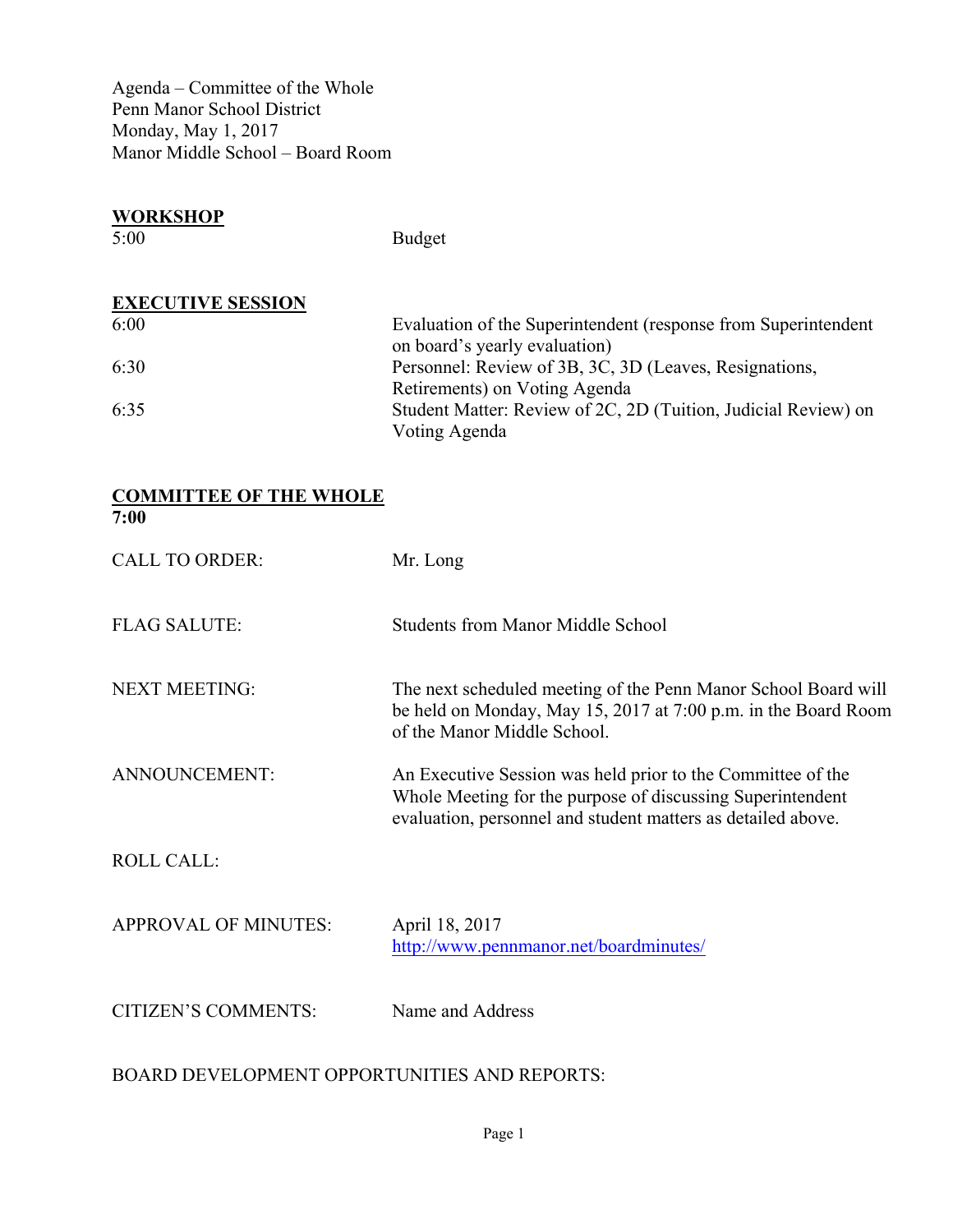| Item 1.<br>$(7:15-7:30)$          | <b>Open Campus PA Program Update</b> - Dr. Lugar                                                                                                                                          |
|-----------------------------------|-------------------------------------------------------------------------------------------------------------------------------------------------------------------------------------------|
|                                   | Explanation: An update on the status of the Open Campus program and<br>discussion about the renewal of the intermunicipal cooperative agreement<br>will be presented.                     |
|                                   | Approval for Placement on the May 15, 2017 School Board Agenda                                                                                                                            |
| <u>Item 2.</u><br>$(7:30-7:45)$   | <b>The Lancaster County Academy Proposed Budget for 2017-2018</b><br>Ms. Wert and Mr. Paitsel                                                                                             |
|                                   | Explanation: The proposed 2017-2018 PCA budget will be presented.                                                                                                                         |
|                                   | Approval for Placement on the May 15, 2017 School Board Agenda                                                                                                                            |
| <u>Item 3.</u><br>$(7:45 - 8:00)$ | <b>Gifted Program Update - Dr. Anastasio</b>                                                                                                                                              |
|                                   | Explanation: Dr. Anastasio will review the gifted screening process being<br>used for 2nd graders and gifted programming being used at the secondary<br>level.                            |
|                                   | <b>Information Only</b>                                                                                                                                                                   |
| Item 4.                           | 2017-2018 Proposed Final Budget - Mr. Johnston                                                                                                                                            |
| $(8:00 - 8:15)$                   | Explanation: The 2017-2018 proposed final budget as reviewed in the<br>board workshop will be presented. The prepared budget will then be<br>advertised for final board approval in June. |

### **Approval for Placement on the May 15, 2017 School Board Agenda**

### ADJOURNMENT

### SCHEDULING AN APPEARANCE ON THE AGENDA

Any individual or group wishing to address the Board of School Directors may do so at each meeting during the agenda item titled Citizen's Comments. At this time the President will ask if any district resident or taxpayer wishes to address the Board of School Directors. If so, the following procedures shall be followed:

- The resident or taxpayer wishing to speak will be recognized by the chair and then state his/her name and address.
- The speaker may choose to speak at that time or request a delay until specific agenda item is before the Board of School Directors for consideration.
- Comments shall be limited to no more than five minutes.
- The chair may limit repetitive comments.
- The right to comment is for the purpose of addressing the Board of School Directors, not for asking questions of the directors or persons employed by the Penn Manor School District.
- Vulgar, abusive, obscene, profane language, defamatory remarks will not be permitted.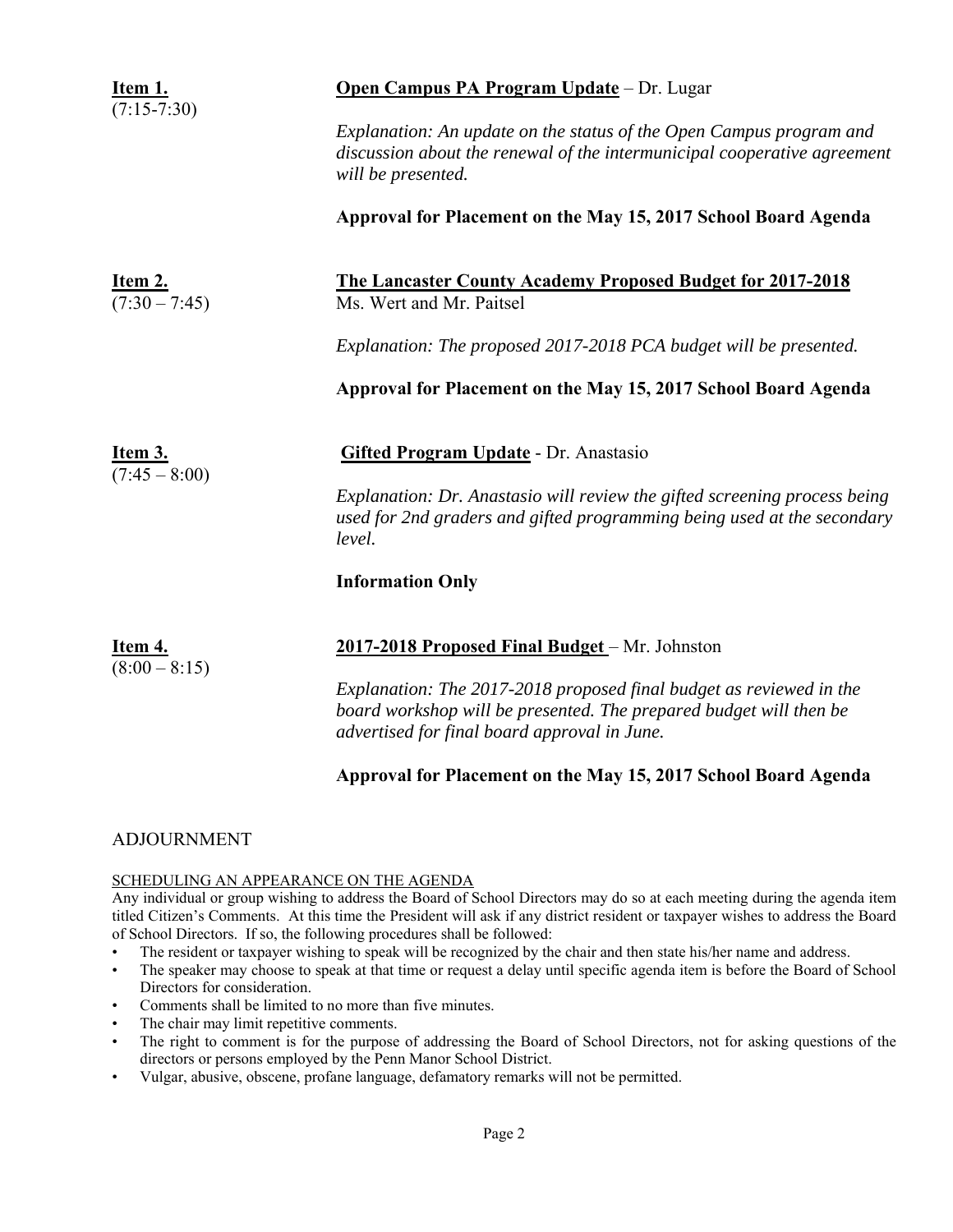Agenda – School Board Meeting Penn Manor School District Monday, May 1, 2017 Manor Middle School – Board Room At Conclusion of the Committee of the Whole

CALL TO ORDER:

| MOMENT OF SILENCE    | Mr. Long                                                                                                                                                                                                                    |
|----------------------|-----------------------------------------------------------------------------------------------------------------------------------------------------------------------------------------------------------------------------|
| <b>NEXT MEETING:</b> | The next scheduled meeting of the Penn Manor School<br>Board will be held on Monday, May 15, 2017 following the<br>Committee of the Whole meeting in the Board Room of the<br>Manor Middle School.                          |
| ANNOUNCEMENT:        | An Executive Session was held prior to the Committee of<br>the Whole Meeting for the purpose of discussing<br>Superintendent evaluation, personnel and student matters as<br>detailed on the Committee of the Whole agenda. |

ROLL CALL:

CITIZEN'S COMMENTS:

APPROVAL OF MINUTES: April 18, 2017

http://www.pennmanor.net/board/minutes/

SUPERINTENDENT'S REPORT:

# **Item 1. Review of School Board Meeting Agenda** – Mr. Long

### **Item 2. Consent Agenda for Administrative Actions – The administrative staff is recommending approval of the following: (ROLL CALL)**

A. Appointment of Board Treasurer – Appoint Christopher L. Johnston to the position of Treasurer of the Board of Directors for a one year term for the coming fiscal year, July 1, 2017 through June 30, 2018.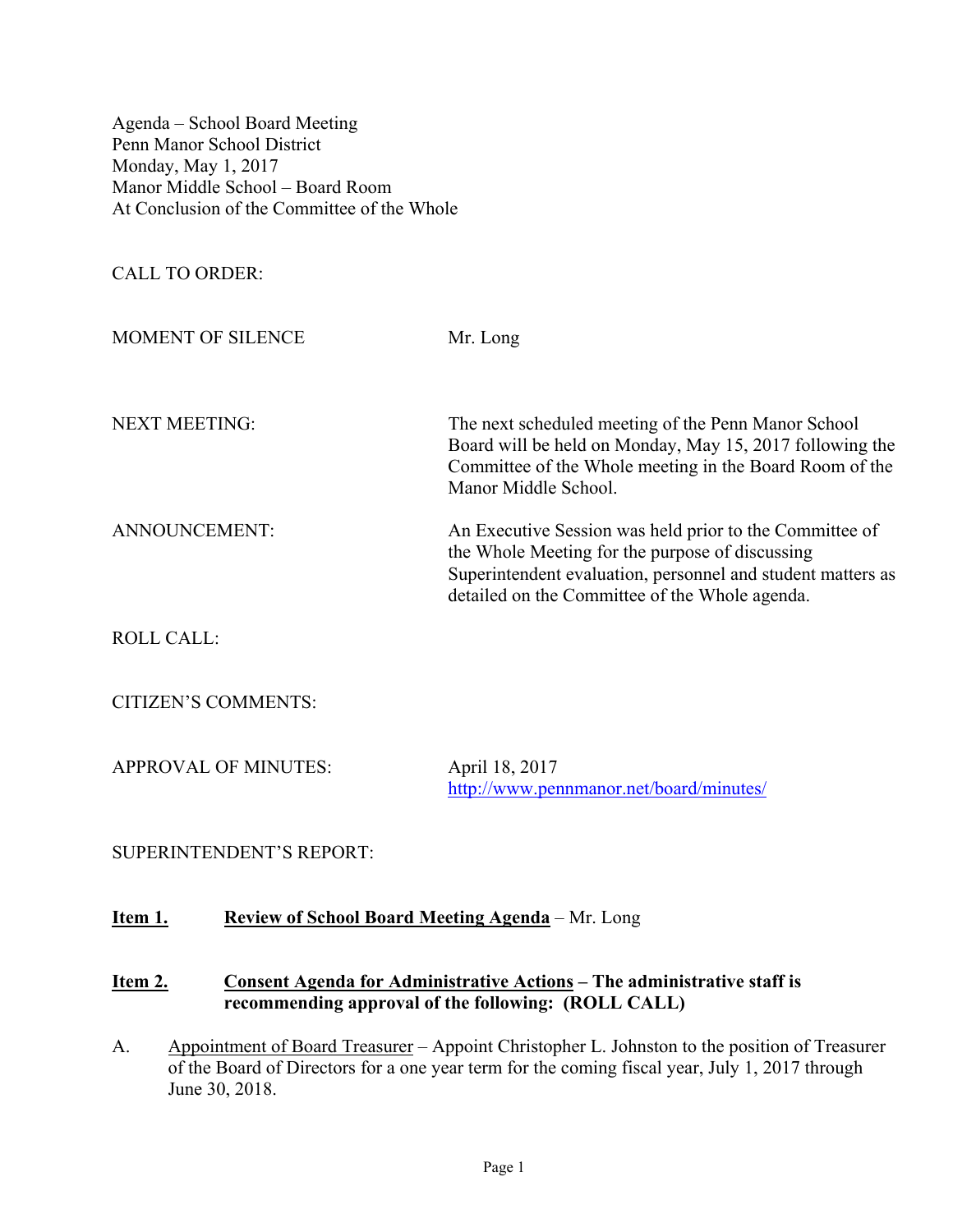*Explanation: Required by School Code.* 

B. Appointment of Tax Collector – Appoint Christopher L. Johnston, Business Manager, as Tax Collector for the Penn Manor School District effective July 1, 2017 through June 30, 2018.

 *Explanation: Required by School Code.* 

C. Tuition Free Senior for the remainder of the 2016-2017 school year. Alyssa Cruz

*Explanation: In accordance with Board Policy #202*

- D. Judicial Review Committee Actions as cited (enclosure)
- E. Student and Athletic Accident Insurance from American Management Advisors, Inc. at an annual premium of \$25,947 and offering voluntary accident insurance to students at a rate of \$30 per year for school time coverage and \$116 per year for 24 hour per day coverage for the 2017- 2018 school year.

*Explanation: This policy covers all enrolled students who participate in interscholastic sports including band members, cheerleaders, color guard, student coaches, student trainers, and student managers. Also covered are all non-athletic, interscholastic or cocurricular activities.* 

F. Special Education Legal Consortium Membership at the cost of \$1,087 for the term of July 1, 2017 through June 30, 2018.

*Explanation: This is the seventh year we will participate as part of the IU13 cost savings measure*. *The cost has not changed from last year.*

# **Item 3. Consent Agenda for Personnel – The administrative staff is recommending approval of the following: (ROLL CALL)**

- A. Employment and Change in Status of the individuals listed per the effective date for the 2016- 2017 school year (see page 4)
- B. Leaves to the individuals according to the terms listed Professional  *Employee F47* - Family Medical - April 19, 2017 – end of 2016-2017 school year
- C. Resignation of the individuals listed below with the effective date: Lavinia Perkins, Ready to Learn Aide at Eshleman, Effective 4/13/17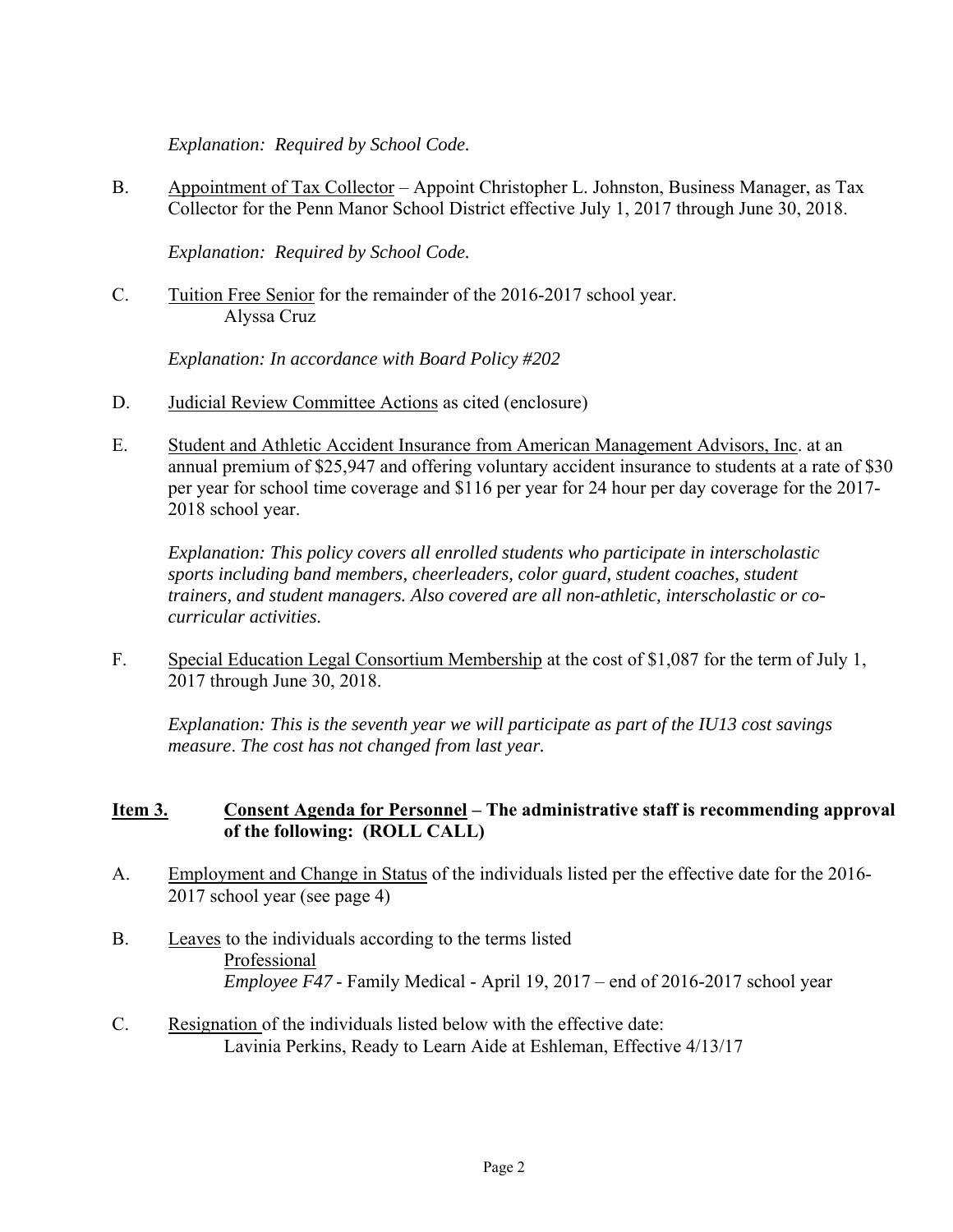- D. Retirement of the individuals listed below with the effective date: J. Konrad Fritz, Music, Conestoga and Eshleman, effective end of 2016-2017 school year Wardell Jackson, Math, Manor Middle, effective end of 2016-2017 school year Kay Kane, Grade 2, Hambright, effective end of 2016-2017 school year
- E. Parent Literacy Workshops The administrative staff is recommending the approval of the following individuals to be paid at the professional rate for up to 4 hours to conduct Parent Literacy Workshops during the 2016-2017 school year.

| Matt Jones        | Jerrell Birch        |
|-------------------|----------------------|
| A. Lorien Gilbert | <b>Tracy Cornell</b> |

*Explanation: Elementary schools present a series of evening parent literacy workshops through the school year, working with mostly preschool aged and primary children and their parents on readiness for school, a comfort level with the school, and basic literacy skills that they can practice at home.*

# ADJOURNMENT

### SCHEDULING AN APPEARANCE ON THE AGENDA

Any individual or group wishing to address the Board of School Directors may do so at each meeting during the agenda item titled Citizen's Comments. At this time the President will ask if any district resident or taxpayer wishes to address the Board of School Directors. If so, the following procedures shall be followed:

- The resident or taxpayer wishing to speak will be recognized by the chair and then state his/her name and address.
- The speaker may choose to speak at that time or request a delay until specific agenda item is before the Board of School Directors for consideration.
- Comments shall be limited to no more than five minutes.
- The chair may limit repetitive comments.
- The right to comment is for the purpose of addressing the Board of School Directors, not for asking questions of the directors or persons employed by the Penn Manor School District.
- Vulgar, abusive, obscene, profane language, defamatory remarks will not be permitted.